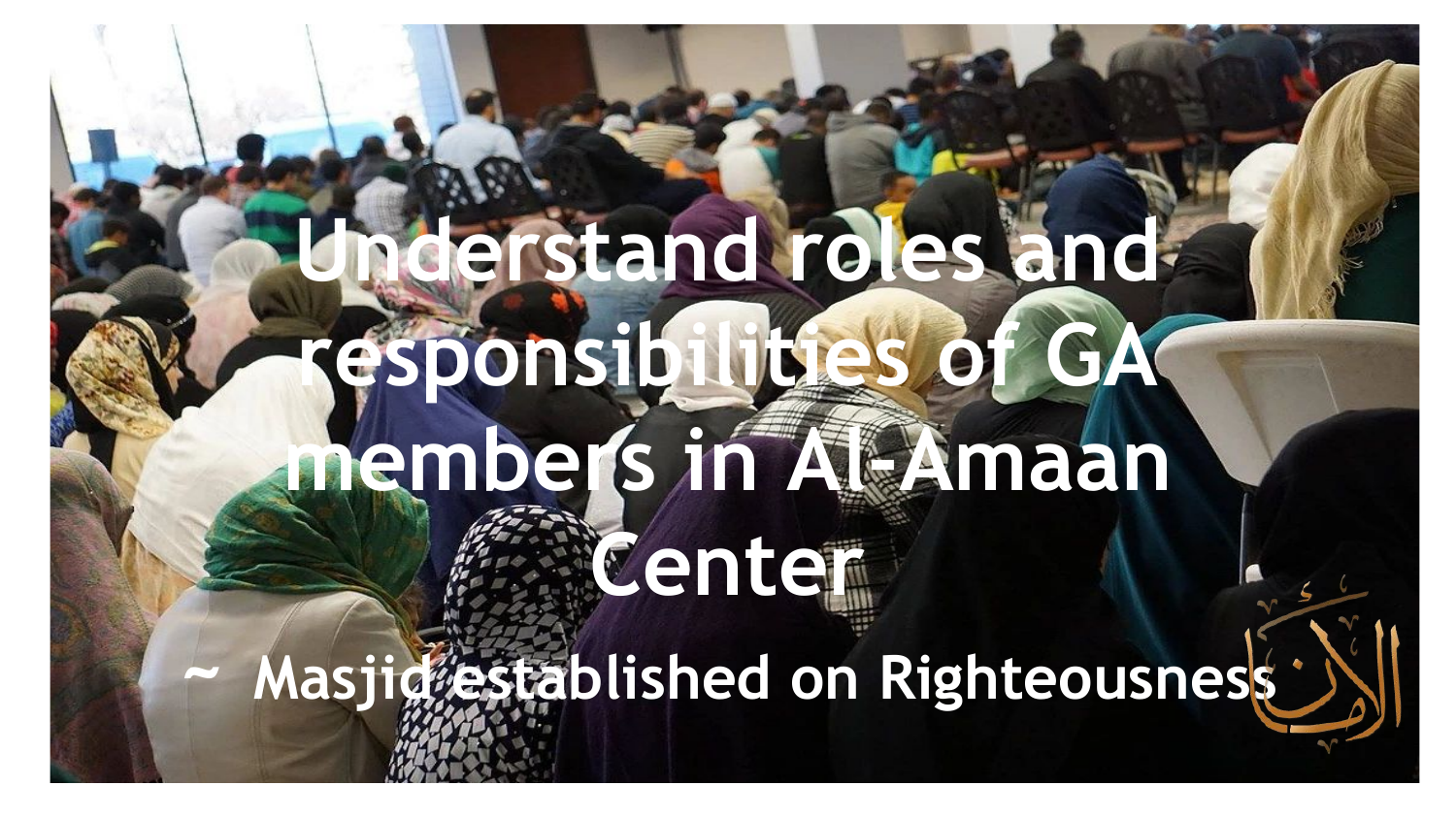# **Guiding Spirit of the By-laws**



### **● What is the core mission of a Masjid in our Society?**

- Build souls who will excel in life through the excellence in serving Allah (swt).
- "[Are] men whom neither commerce nor sale distracts from the remembrance of Allah and performance of prayer and giving of zakah. They fear a Day in which the hearts and eyes will [fearfully] turn about -" (24:37)

### **● To whom should the house of Allah be entrusted?**

○ To the people that will be granted shade under Allah's (swt) throne on a day where there will be no shade but His, is someone whose heart is attached to the Masjid.

### **● What is the way to manage and lead the affairs of the Masjid?**

- Management and leading are done through the way of serving.
- Vision, objectives and means are defined from the Revelation by referring to the most adequate evidences of Shariaa.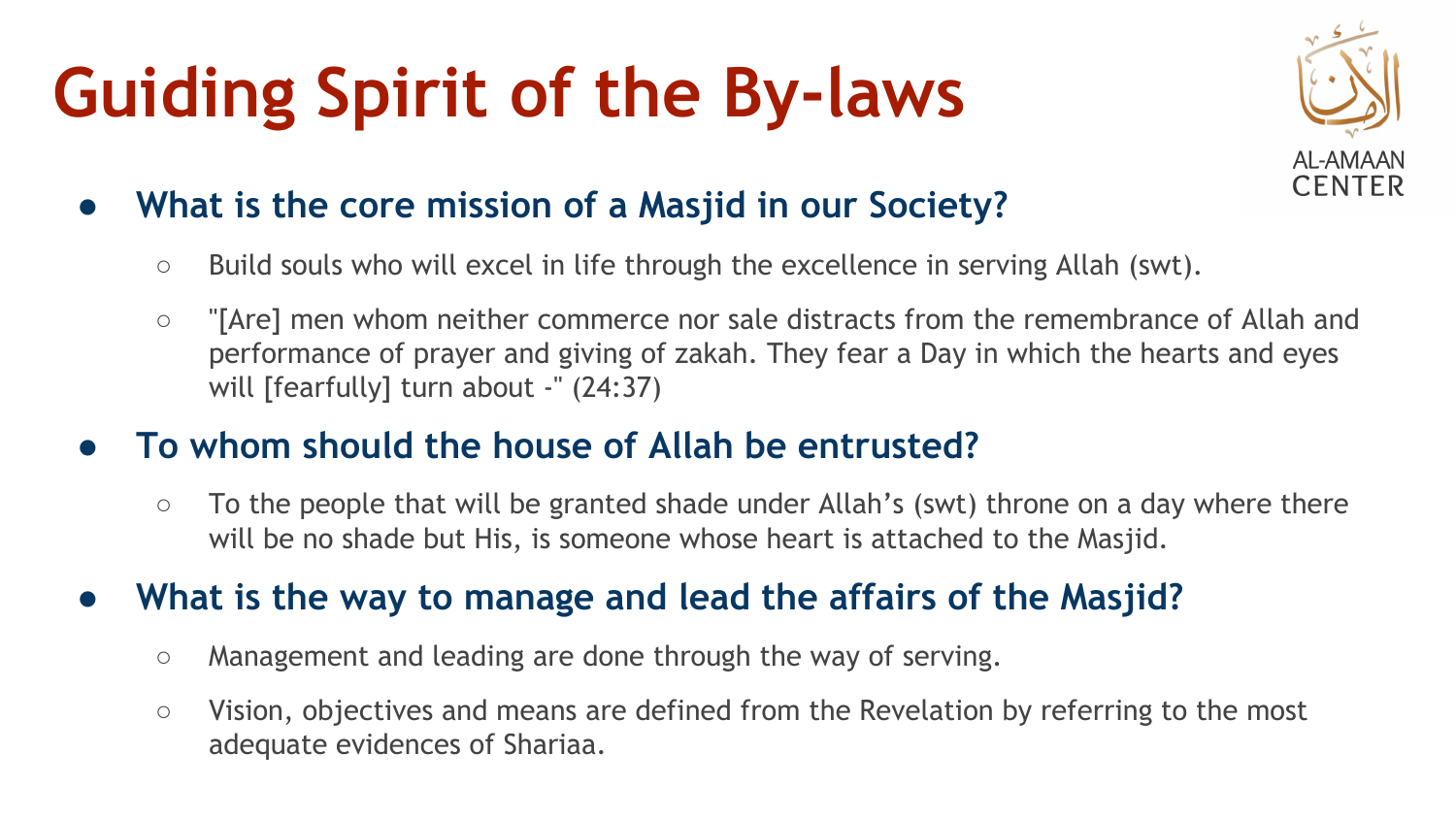# **Guiding Principles**



- **Run all Masjid activities solely based on Ahlus-Sunnah Wal Jama'ah.**
	- The Qur'an and the Sunnah of Allah's Prophet (pbuh)
	- Followed by actions of the rightly guided Caliphs, the rest of the companions and their followers
	- Followers from among the people of the Sunnah and the Jama'ah
- **● Ultimate core mission is to celebrate and glorify Allah (swt).**
	- Qur'an (24:36): "[Such niches are] in mosques which Allah has ordered to be raised and that His name be mentioned therein - exalting Him within them in the morning and the evening."
- **● Core assets of our Masjid are the servants of Allah (swt) who love to be purified.**
- **● Our principle is to welcome, respect and serve the guests of Allah (swt).**
- **● Anyone involved in Al-Amaan Center must see their role as an entrusted assignee (deserving to be fulfilled with dedication, devotion and humbleness).**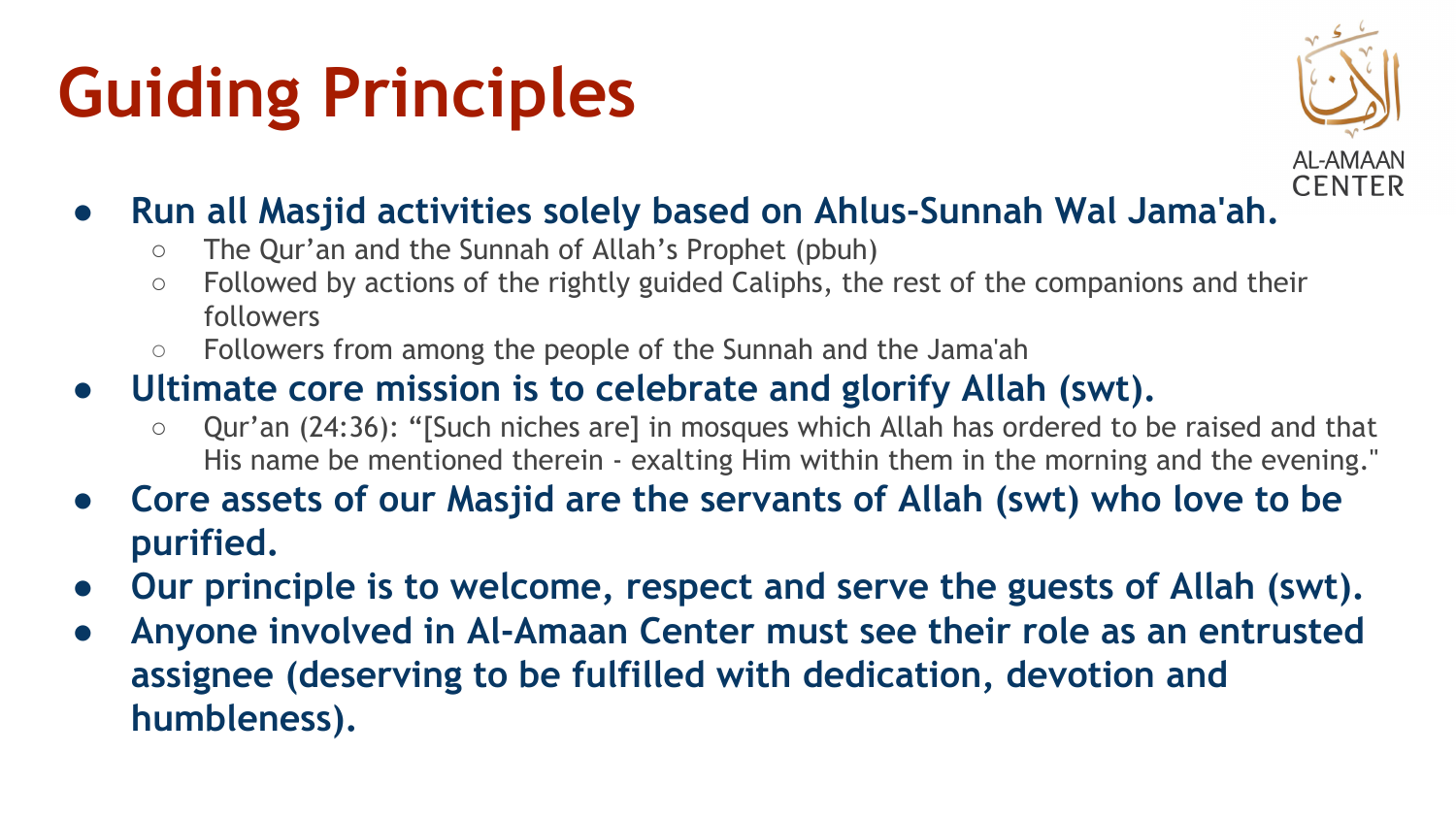## **Vision & Mission**



- **● To elevate the spirit of goodness to excellence.**
- **● To offer a balanced perspective based on the basis of the Qur'an and Sunnah, consistent with the changes occurring in the world around us.**
- **● To live, share and teach a dynamic, authentic way of Islam rooted in mercy, peace and fairness.**
- **● To build a united and diverse community; reflecting a spirit of brotherhood/sisterhood, love, sharing and respect.**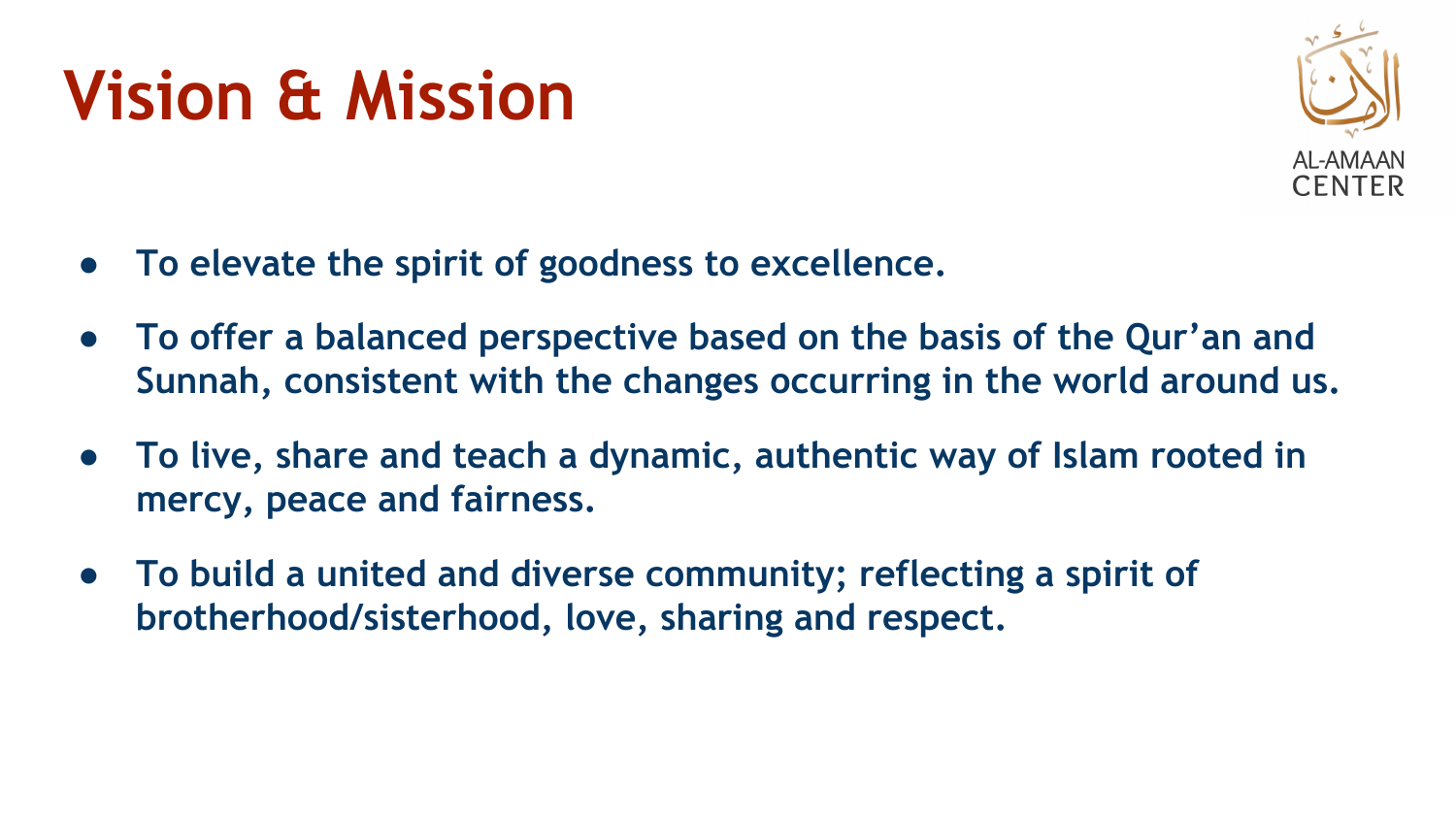## **Al-Amaan Center Structure**



- **● Committees (responsible to fulfill the activities of Al-Amaan Center)**
- **● General Assembly (the core of Al-Amaan Center)**
	- Must fulfill and maintain two of the following three criteria:
		- Dedicated Volunteer from Ramadan to Ramadan
		- Active in Dawah for Al-Amaan Center
		- Dedicated Donor with track record
	- Responsibilities:
		- Observe/Safeguard the vision, mission, and guiding principles of Al-Amaan Center
		- Serve Allah (swt) on one of the Al-Amaan Center Committees
		- Election of Shura Council members
		- Termination of GA members (for those who no longer qualify)

**● Shura Council (responsible for the overall direction of Al-Amaan Center)**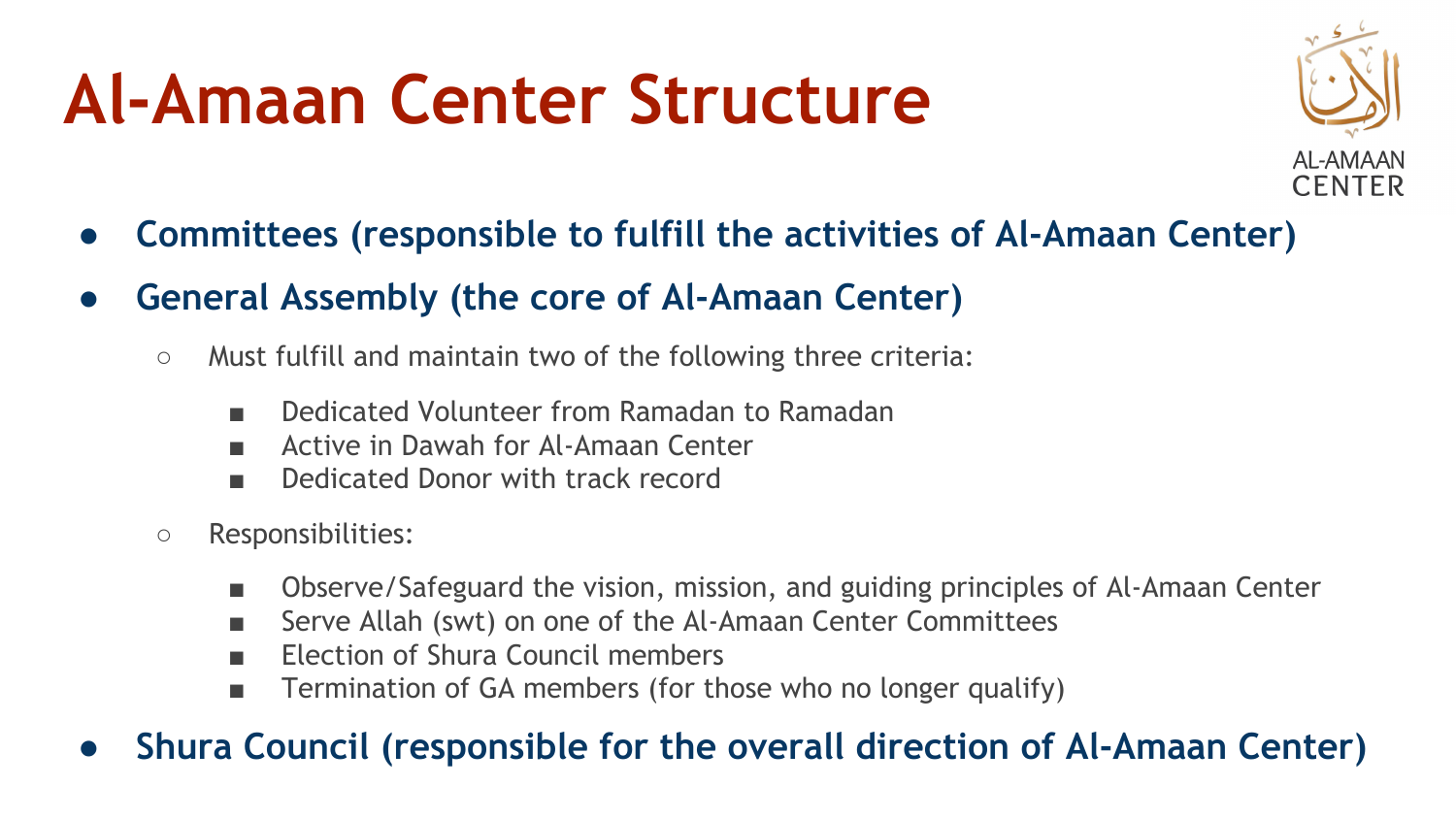# **General Assembly Commitments**



### **● Commitments:**

- Observe/Safeguard the vision, mission, and guiding principles of Al-Amaan Center
- Attend all General Assembly meetings
- Participate in Elections
- Serve Allah (swt) on at least one of Al-Amaan Center's committees
- Welcome, respect and serve the guests of Allah (swt) in the house of Allah (swt)
- **● A member of the General Assembly MUST belong to one or more of Al-Amaan Center's committees.**
- **● Committee members/volunteers are not required to be GA members. Everybody is welcome to serve!**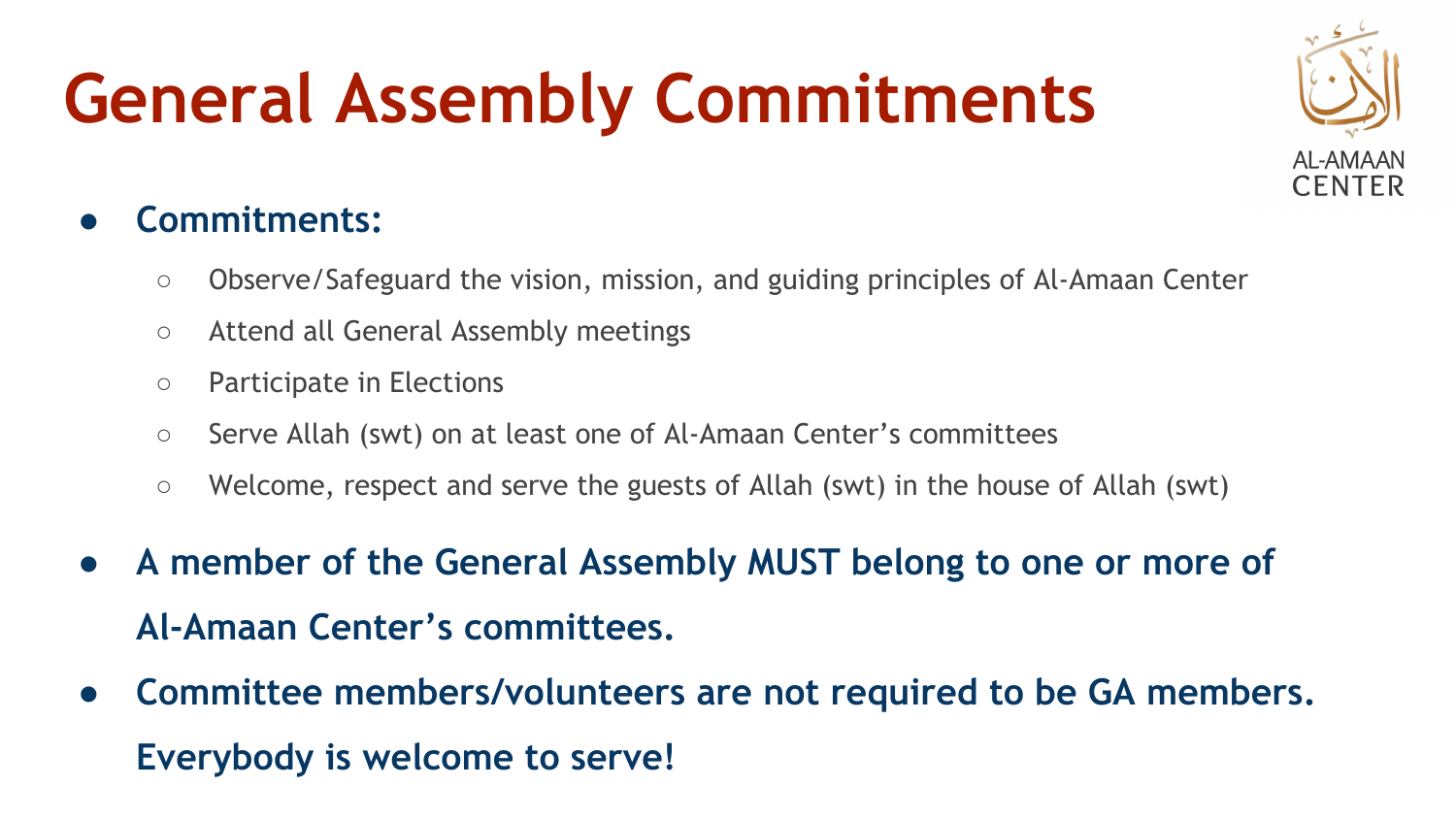## **Al-Amaan Center Committees**



### **● Permanent Committees**

○ Each committee performs a specific duty and has a designated coordinator who will oversee that the committee is functioning as it should be. Committee team members can be from the GA or use masjid volunteers to assist as needed.

### **● Temporary Committees/Special Projects**

○ These committees are set up when there is a temporary need; for example, a Ramadan committee will oversee the parking, the congregation, iftar, taraweeh prayers, babysitting, qiyam al-layl, suhoor, laylat al-qadr etc, and then the committee will be dissolve once Ramadan is over.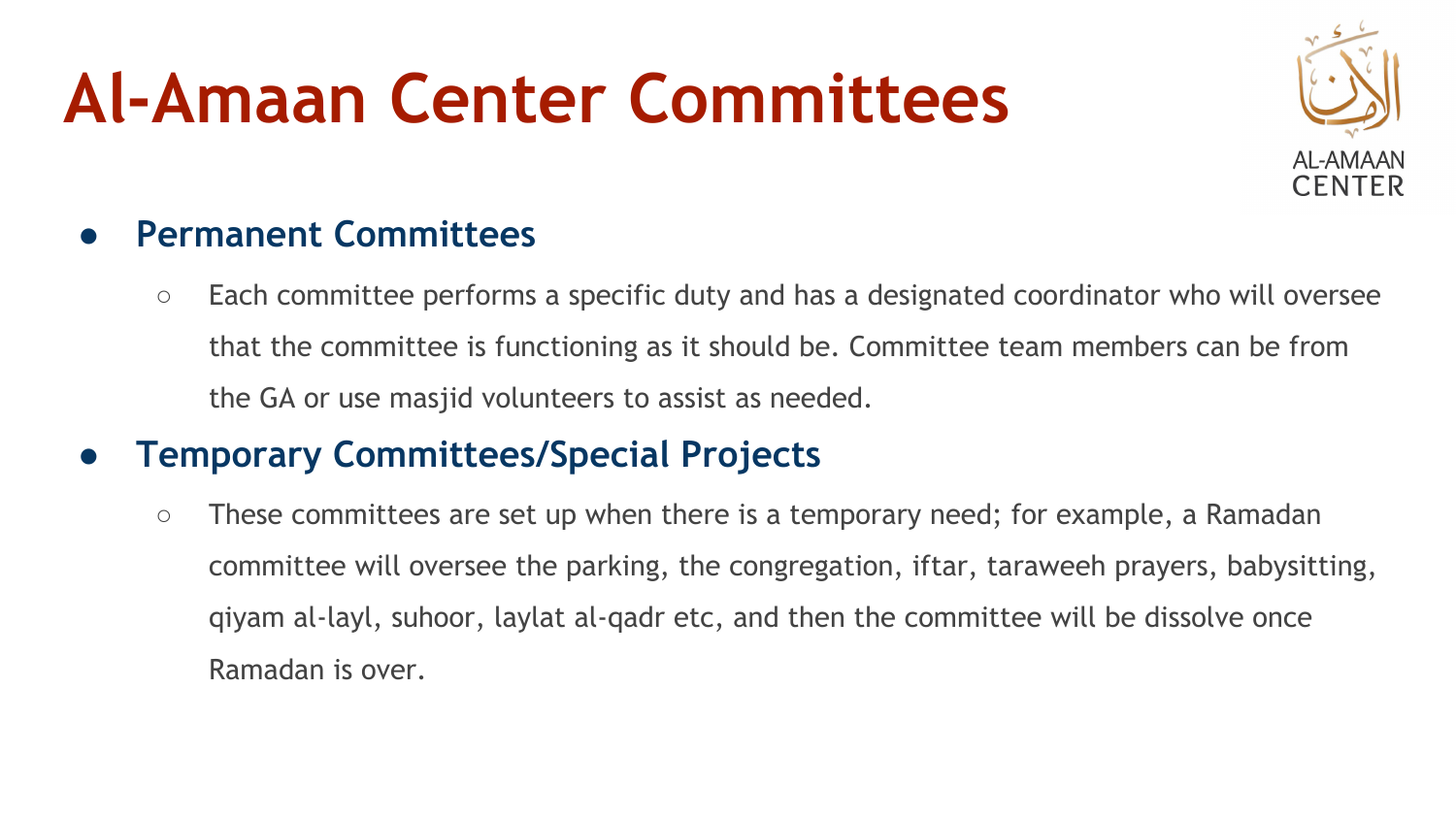### **Al-Amaan Center Committees**



| <b>Permanent Committees</b>   | <b>Temporary Committees</b>      |
|-------------------------------|----------------------------------|
| <b>Finance</b>                | Ramadan                          |
| <b>Education</b>              | <b>Eid Carnival</b>              |
| <b>PR/Communications</b>      | <b>Hajj/Umrah</b>                |
| <b>Masjid Operations</b>      | <b>Masjid Camping/Activities</b> |
| Dawah                         | $$ etc                           |
| <b>Strategy &amp; Outlook</b> |                                  |
| <b>Building Management</b>    |                                  |